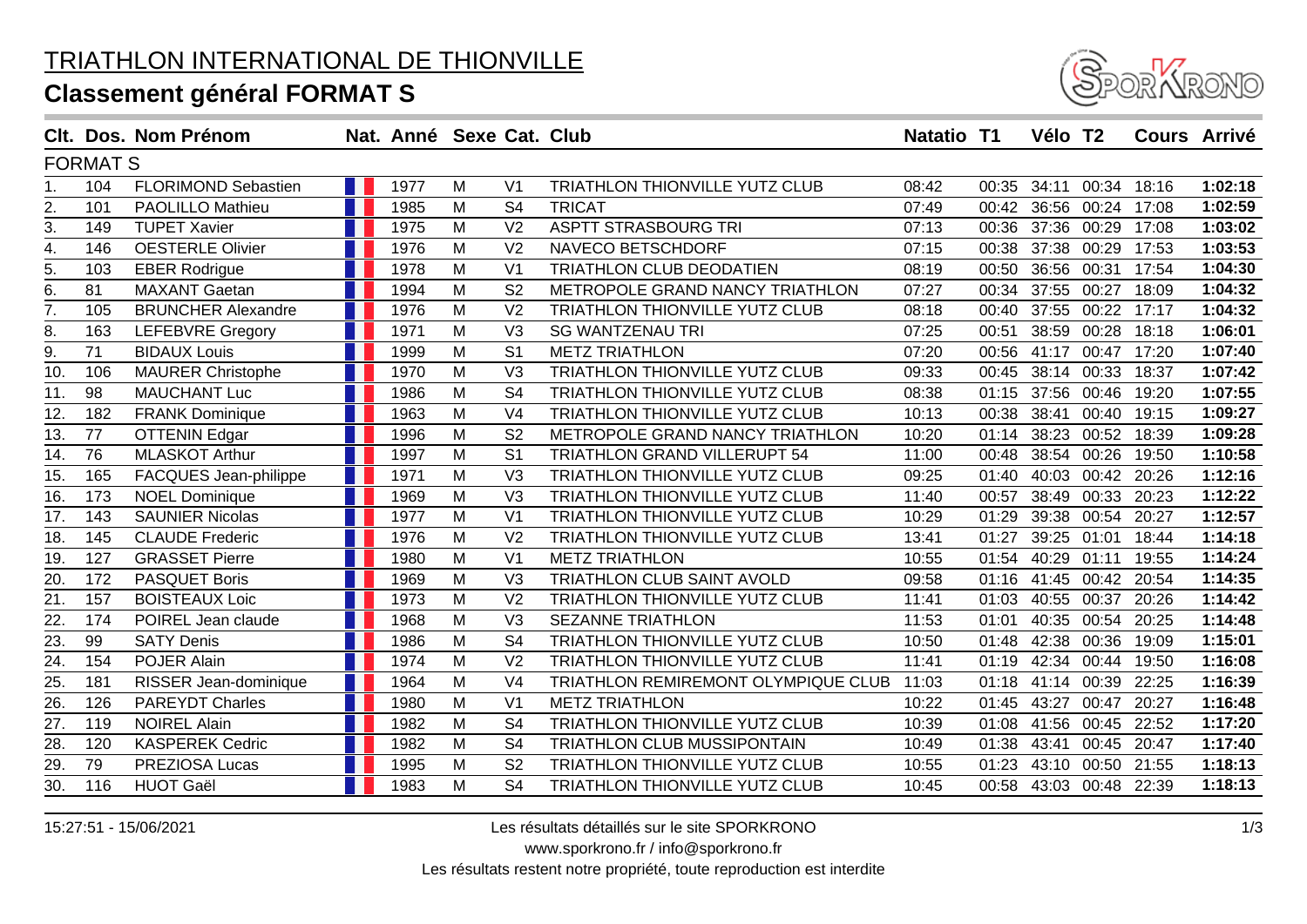

| Clt.              |     | Dos. Nom Prénom               | Nat. Anné Sexe Cat. Club |                |                          |                                       | <b>Natatio T1</b> |       | Vélo T2                 |             |       | <b>Cours Arrivé</b> |
|-------------------|-----|-------------------------------|--------------------------|----------------|--------------------------|---------------------------------------|-------------------|-------|-------------------------|-------------|-------|---------------------|
| 31.               | 24  | <b>BROVEDANI Anne</b>         | 1981                     | F              | V <sub>1</sub>           | TRIATHLON THIONVILLE YUTZ CLUB        | 09:45             | 01:15 | 44:59                   | 00:46       | 21:46 | 1:18:31             |
| 32.               | 17  | <b>FRANCHINI Audrey</b>       | 1985                     | F              | S <sub>4</sub>           | TRIATHLON THIONVILLE YUTZ CLUB        | 11:18             | 01:10 | 45:12                   | 00:44       | 20:27 | 1:18:51             |
| $\overline{33}$ . | 20  | <b>SCHWAGER Mara</b>          | 1982                     | F              | S <sub>4</sub>           | <b>TRIATHLON GRAND VILLERUPT 54</b>   | 11:33             | 01:03 | 43:44                   | 00:32 23:12 |       | 1:20:04             |
| 34.               | 82  | <b>WEBER Julien</b>           | 1993                     | M              | S <sub>2</sub>           | <b>TRICAT</b>                         | 11:43             | 01:30 | 45:08                   | 00:47       | 21:13 | 1:20:21             |
| 35.               | 184 | <b>ROUYER Eric</b>            | 1960                     | M              | V <sub>5</sub>           | TRIATHLON CLUB SAINT AVOLD            | 12:14             | 01:04 | 42:16                   | 01:08       | 23:58 | 1:20:40             |
| 36.               | 153 | <b>BELLANDE Christophe</b>    | 1974                     | M              | V <sub>2</sub>           | <b>TRIATHLON THIONVILLE YUTZ CLUB</b> | 11:37             | 01:13 | 44:06                   | 01:11       | 22:38 | 1:20:45             |
| 37.               | 175 | <b>RAYNAL Olivier</b>         | 1968                     | M              | V <sub>3</sub>           | TRIATHLON THIONVILLE YUTZ CLUB        | 09:46             | 01:29 | 47:23                   | 01:02       | 22:58 | 1:22:38             |
| 38.               | 133 | <b>DEMMERLE Philippe</b>      | 1979                     | M              | V <sub>1</sub>           | SARREGUEMINES TRIATHLON CLUB          | 12:23             | 02:11 | 43:36                   | 01:17       | 23:32 | 1:22:59             |
| 39.               | 152 | <b>TOUSSAINT Laurent</b>      | 1974                     | M              | V <sub>2</sub>           | TRIATHLON THIONVILLE YUTZ CLUB        | 13:21             | 02:13 | 45:23                   | 01:25       | 20:58 | 1:23:20             |
| $\overline{40}$ . | 166 | <b>DRAPP Emmanuel</b>         | 1971                     | M              | V <sub>3</sub>           | SARREGUEMINES TRIATHLON CLUB          | 11:20             | 01:54 | 45:59                   | 01:03       | 23:25 | 1:23:41             |
| 41.               | 162 | <b>COSTE Christophe</b>       | 1972                     | M              | V <sub>2</sub>           | <b>TRICAT</b>                         | 09:21             | 01:50 | 49:50                   | 01:10       | 21:31 | 1:23:42             |
| 42.               | 178 | PIED Christophe               | 1966                     | $\overline{M}$ | $\overline{\mathsf{V4}}$ | <b>TRICAT</b>                         | 10:44             | 01:17 | 43:28                   | 00:52       | 27:32 | 1:23:53             |
| 43.               | 164 | <b>JOSSERON Herve</b>         | 1971                     | M              | V3                       | TRIATHLON THIONVILLE YUTZ CLUB        | 11:34             | 01:32 | 48:02                   | 00:53       | 21:52 | 1:23:53             |
| 44.               | 90  | <b>MAIRE Nicolas</b>          | 1988                     | $\overline{M}$ | $\overline{\text{S3}}$   | <b>TRICAT</b>                         | 12:03             | 01:09 | 48:24                   | 00:45       | 22:52 | 1:25:13             |
| 45.               | 16  | <b>MAHET Clotilde</b>         | 1987                     | F              | S <sub>3</sub>           | TRIATHLON THIONVILLE YUTZ CLUB        | 12:36             | 01:01 | 45:05                   | 00:58       | 25:56 | 1:25:36             |
| 46.               | 136 | STROJAZZO Paul                | 1978                     | M              | V <sub>1</sub>           | TRIATHLON THIONVILLE YUTZ CLUB        | 12:33             | 02:04 | 45:10                   | 01:16       | 25:14 | 1:26:17             |
| 47.               | 25  | CIEPLOWSKA MARSAUD            | 1980                     | F              | V <sub>1</sub>           | <b>TRIATHLON THIONVILLE YUTZ CLUB</b> | 11:29             | 01:32 | 45:42                   | 00:59       | 27:25 | 1:27:07             |
| 48.               | 156 | <b>SALZARD Christophe</b>     | 1973                     | M              | V <sub>2</sub>           | <b>METZ TRIATHLON</b>                 | 11:51             | 01:37 | 46:42                   | 00:45       | 26:14 | 1:27:09             |
| 49.               | 73  | <b>SAVENER Lucas</b>          | 1997                     | M              | S <sub>1</sub>           | TRIATHLON THIONVILLE YUTZ CLUB        | 13:22             | 02:19 | 45:38                   | 00:59       | 25:25 | 1:27:43             |
| 50.               | 34  | <b>POIREL Celine</b>          | 1973                     | F              | V <sub>2</sub>           | <b>SEZANNE TRIATHLON</b>              | 11:07             | 01:39 | 48:45                   | 01:06       | 27:47 | 1:30:24             |
| $\overline{51}$   | 185 | <b>BRESSON Patrick</b>        | 1960                     | M              | V <sub>5</sub>           | <b>METZ TRIATHLON</b>                 | 13:30             | 02:01 | 47:38                   | 01:18       | 26:52 | 1:31:19             |
| 52.               | 12  | <b>BICHOTTE Laurine</b>       | 2000                     | F              | S <sub>1</sub>           | METROPOLE GRAND NANCY TRIATHLON       | 11:29             | 01:26 | 52:53                   | 00:44       | 24:57 | 1:31:29             |
| 53.               | 66  | <b>COSTE Dylan</b>            | 2000                     | M              | S <sub>1</sub>           | <b>TRICAT</b>                         | 12:33             | 02:11 | 56:12                   | 00:41       | 22:00 | 1:33:37             |
| 54.               | 40  | <b>ALDAOUD ZENNER Martine</b> | 1968                     | F              | V <sub>3</sub>           | TRIATHLON THIONVILLE YUTZ CLUB        | 14:56             | 01:37 | 51:54                   | 00:59       | 25:09 | 1:34:35             |
| 55.               | 100 | <b>BARBIER Grégory</b>        | 1986                     | M              | S <sub>4</sub>           | <b>TRIATHLON THIONVILLE YUTZ CLUB</b> | 13:09             | 02:12 | 50:48                   | 02:01       | 27:42 | 1:35:52             |
| 56.               | 30  | <b>BODSON Lucile</b>          | 1978                     | F              | V <sub>1</sub>           | TRIATHLON THIONVILLE YUTZ CLUB        | 13:36             | 01:31 | 51:35                   | 01:15       | 27:57 | 1:35:54             |
| 57.               | 33  | <b>CLAUSSE Celine</b>         | 1976                     | F              | V <sub>2</sub>           | TRIATHLON GRAND VILLERUPT 54          | 11:35             | 01:55 | 54:07                   | 01:29       | 28:05 | 1:37:11             |
| $\overline{58}$   | 21  | <b>TROILO Stephanie</b>       | 1982                     | F              | S <sub>4</sub>           | TRIATHLON THIONVILLE YUTZ CLUB        | 14:47             | 01:50 | 52:32                   | 01:07       | 27:18 | 1:37:34             |
| 59.               | 13  | <b>SCHWEITZER Marie</b>       | 1991                     | F              | S <sub>3</sub>           | TRIATHLON THIONVILLE YUTZ CLUB        | 19:20             | 01:41 | 50:25                   | 01:07       | 25:23 | 1:37:56             |
| 60.               | 29  | <b>COSTE Sylvie</b>           | 1978                     | F              | V <sub>1</sub>           | <b>TRICAT</b>                         | 15:14             | 02:20 | 57:03                   | 01:06       | 23:34 | 1:39:17             |
| 61.               | 168 | SPITE Jean christian          | 1971                     | M              | V <sub>3</sub>           | <b>TRIATHLON THIONVILLE YUTZ CLUB</b> | 15:22             |       | 01:45 54:43 00:36 28:05 |             |       | 1:40:31             |

15:27:51 - 15/06/2021 Les résultats détaillés sur le site SPORKRONO

www.sporkrono.fr / info@sporkrono.fr

Les résultats restent notre propriété, toute reproduction est interdite